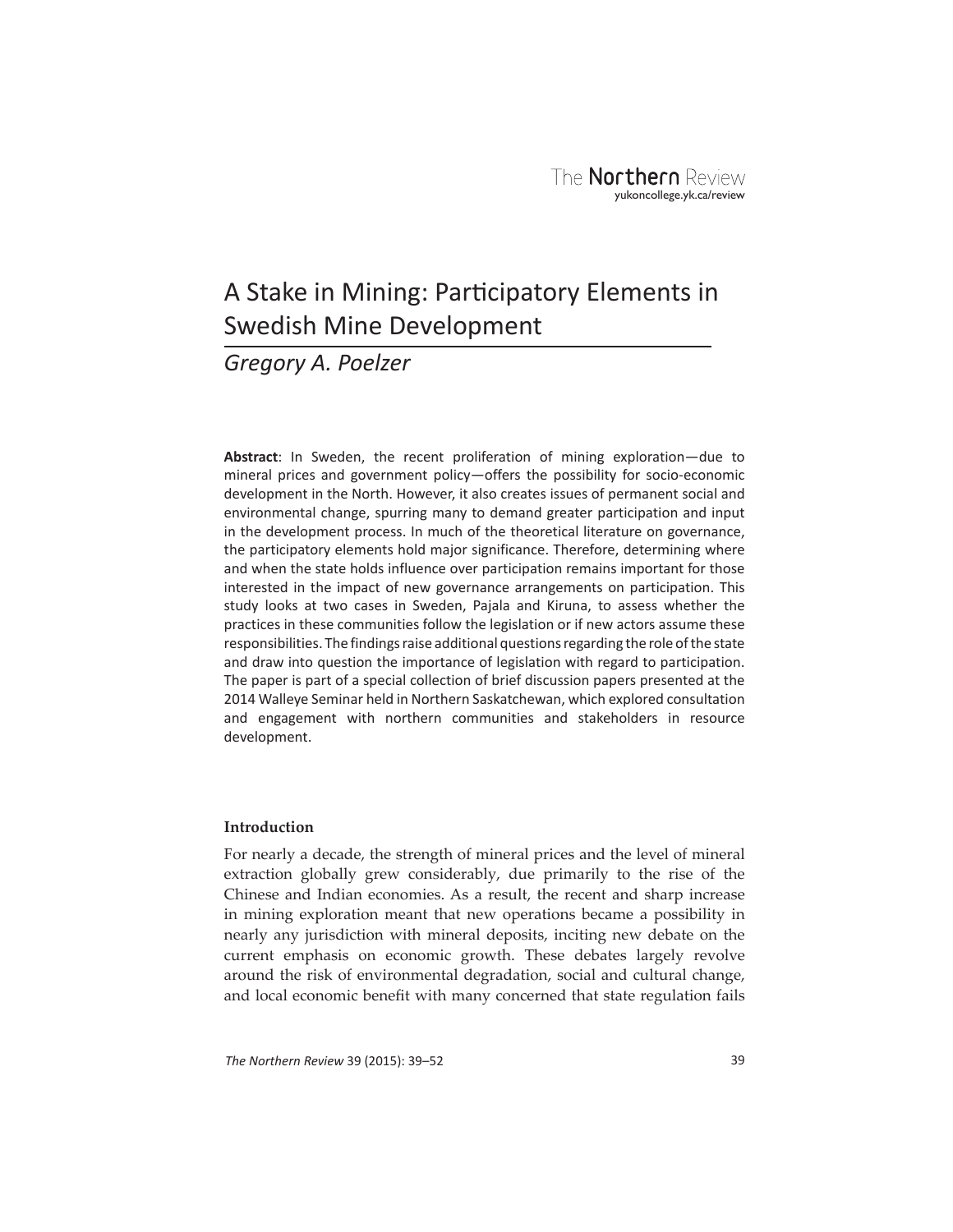to adequately address these issues (Bridge, 2004). While the most serious detrimental effects of mining remain in countries with poor institutions, questions regarding the value of mining now dominate the discussions around new mines in developed countries.

Increased concern over the environmental performance of mining companies coupled with the acknowledgement that mining operations sometimes bear negative influence on the social-economic outcomes for nearby communities intensifies the level of scrutiny and the demand for new input into decision-making processes (McMahon and Remy, 2001). Inherently, the development of a mining project requires consideration of multiple interests: economic, environmental, property rights, land rights, labour, local business and workforce, Indigenous rights, etc. (Hall & McGinty, 1997). However, some interests receive greater attention than others, as formal and informal trade-offs determine the outcome. Many claim that while governments update the consultation processes to reflect a more deliberative approach, actors advocating for environmental and social issues remain marginalized. I attempt to offer one assessment of whether or not the industry reflects the demands for greater inclusion through mapping the governance structure of the mining industry in an established democracy.

As the focus of participation moves beyond electoral systems, which alone may be inadequate in gauging public opinion (Budge, 1996), interest grows regarding the activity at a more local level. However, unlike elections, the methods used to engage both the public and stakeholders in policy processes remain unstructured in comparison with input coming through both formal and informal processes. While it appears a straightforward goal to ensure those affected by the outcome of the policy process participate and deliberate upon it prior to the decision (Dryzek, 2001: 651), the execution takes many forms with the potential for different actors to take the lead. One policy area that includes these aspects is the mining industry. It requires the management of different interests and, therefore, provides an opportunity to explore participatory practices.

Assessing the influence and outcomes due to changes in governance presents challenges both theoretically and practically. Because new governance models often involve or depend on non-state actors, the success of processes requires satisfying these actors (Huntington, 1996; Friedman, 2000). As a result, studying the frameworks that determine how participation takes place in the decision-making process for outcomes becomes increasingly important.

Although not a major mining jurisdiction internationally, Sweden serves as a major iron producer within the European Union and boasts a mining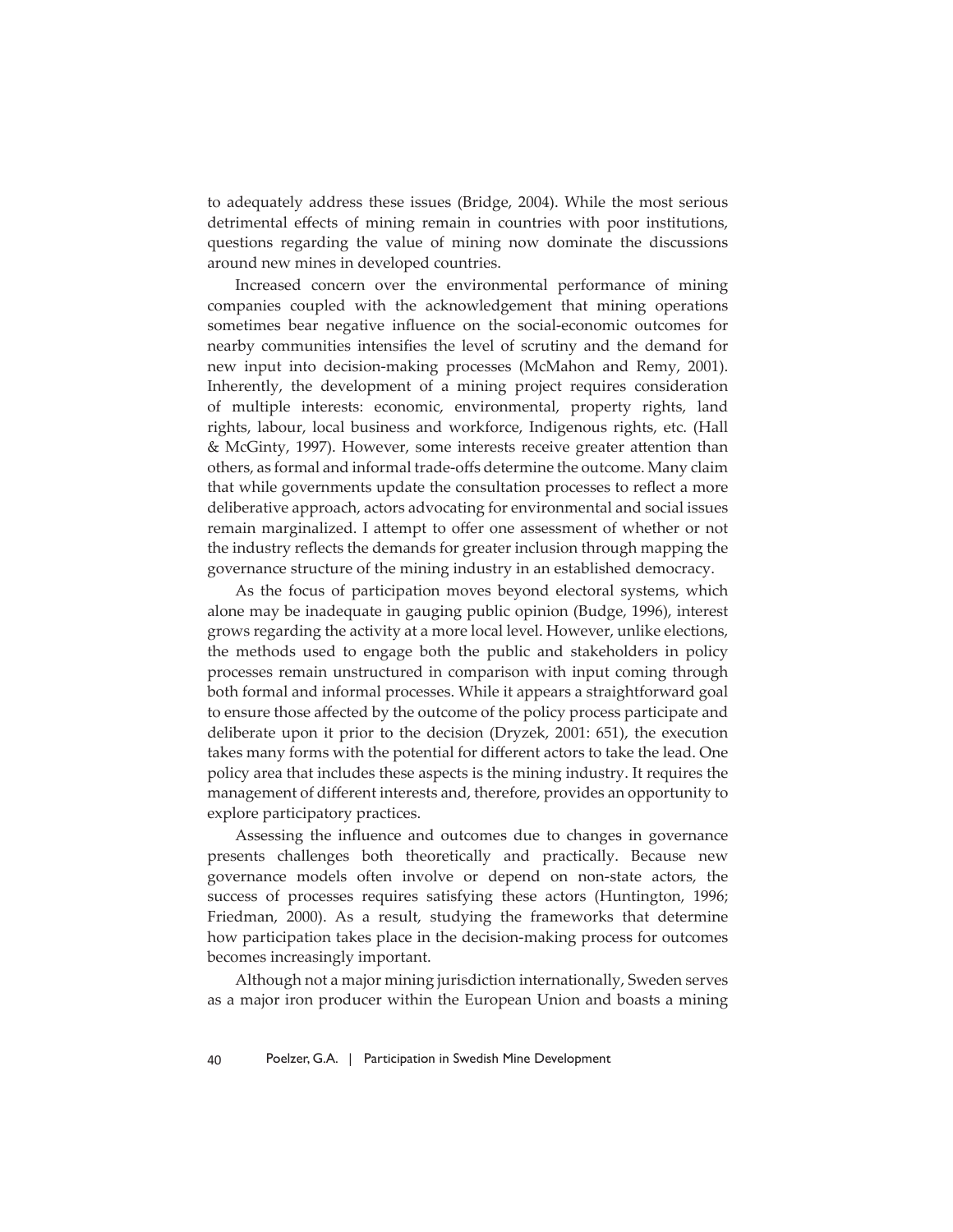history that dates back over a century. Due to the price of iron futures, the expenditure on exploration skyrocketed over the past decade from just under 300 million SEK (45 million CAD) in 2005 to a high of just under 800 million SEK (120 million CAD) in 2011 (SGU, 2013). But, perhaps more importantly, resource development in Sweden requires management of a broad set of issues including, but not limited to, royalties and rents, environmental protection, Indigenous land rights and traditional economies, and rural socio-economic welfare. This reality of disparate interests, along with stable political institutions, makes Sweden a strong candidate for studying participation practices within the mining industry.

Given the increased pressure on mining projects to meet these criteria, assessing the avenues for participation serves as one method to determine, on one hand, how issues are raised and, on the other, how they are handled. Further, within the context of new governance arrangements and the increased demands for measures beyond legislation, determining what aspects of participation falls within the legislated processes is critical. Thus, this article aims to address this two-part question: What are the opportunities for participation in mine development processes, and to what extent do local participatory practices currently exist outside formal legislative processes?

The rest of the paper is laid out as follows. First, it reviews literature on governance and participation, honing in on areas relevant to the mining industry. Second, it introduces the cases and methodology used. Third, it describes and explains the findings on the participatory elements and assesses how legislation fits within the existing practices. Fourth, it discusses the implications for participation within mining development and policy in general, pointing to areas for future study.

# **Theory: New Stewards?**

Due to both internal decisions and outside pressure, the state exercises a new role in the policy process following the strong shift during the Reagan and Thatcher years to shift services to private providers. The theoretical work on governance is well established, but is worth re-examining. One key aspect focuses on the state acting as a facilitator and monitor rather than as an active participant—allowing market and societal actors to take up these responsibilities (Rhodes, 2007; Pierre and Peters, 2005; Bodansky, 1999). This change in the nature of public policy-making and service delivery appears in various sectors such as education, health care, and environment, for example. Further, the combination of the democratic process and the competitive nature of a capitalist economy means that the character of governance systems exhibits significant increases in economic, social, and cultural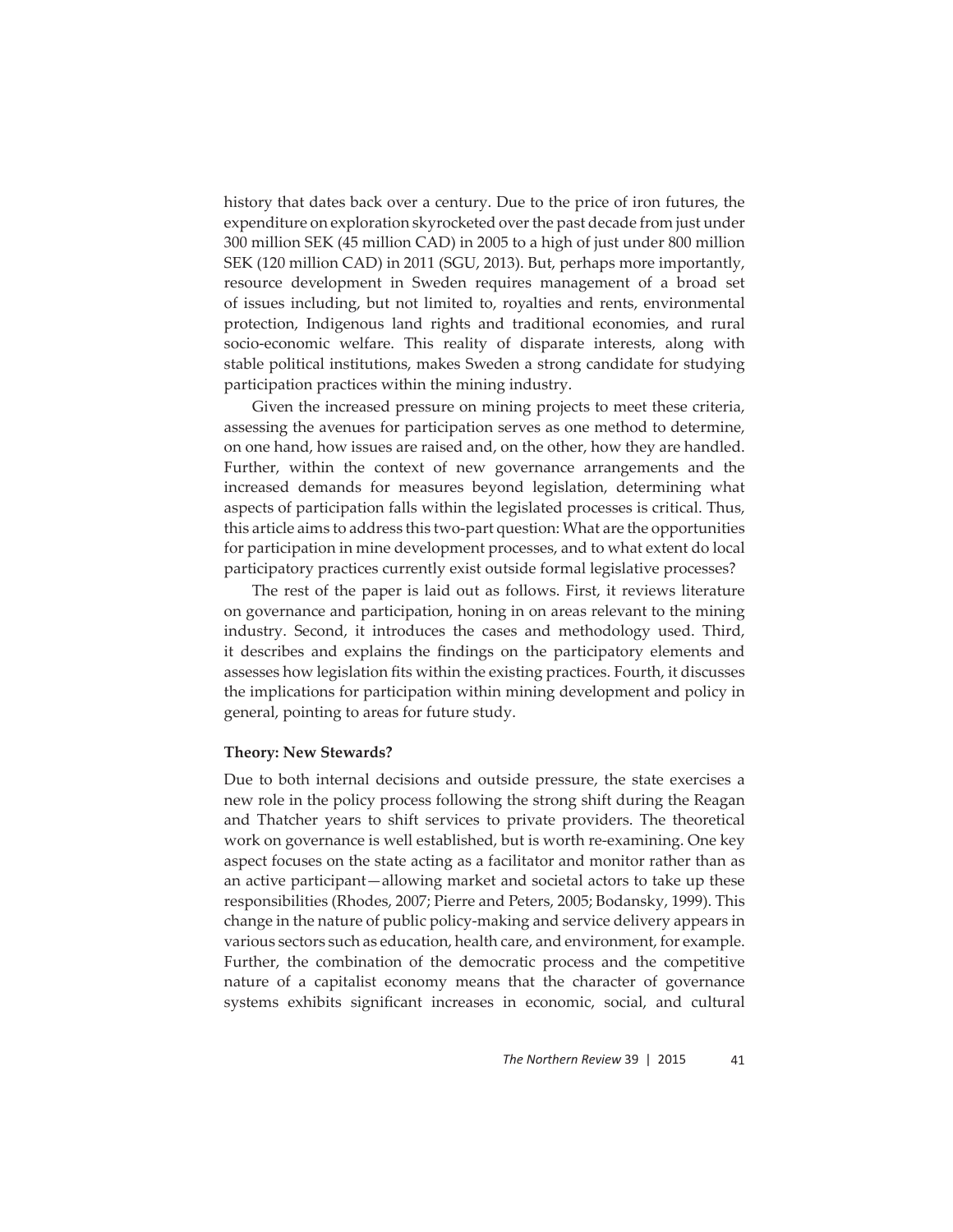interdependence (Michalski et al., 2001: 15). With the dispersion of traditional hierarchical structure, the network requires greater interdependence and, because the roles and responsibilities of actors in a policy network become less defined, the intended outcomes require the participants to develop strategies regarding resource exchange (Rhodes 2007: 1247; Rhodes, 1995). The state still attempts to steer the network but, in some cases, no longer possesses the level of authority it previously held. But the intent of involving more actors in the process connects to the likelihood that the outcomes reflect a variety of interests. In theory, these new governance models go hand-inhand with greater inclusivity and transparency (Risse, 2004; van Kersbergen and van Waarden, 2004)—key objectives in participatory processes.

In current mining industry practices, work on conducting economic viability and environmental impact studies falls upon the company to arrange. Therefore, while legislation may require some form of participation, such as public consultations, how to carry them out remains ambiguous and up to the company and/or the agent conducting the study to design them. Nevertheless, governments encourage a variety of stakeholders—nongovernmental organizations, interests groups, and private citizens among others—to participate directly in the policy process to resolve and avoid conflict (Dukes, 1996) and to lower criticism and resistance (Ethridge, 1987). For countries interested in resource development, this requires finding a delicate balance between fostering investment while satisfying the concerns of the electorate.

A state that ignores public opinion runs the serious risk of incurring tremendous costs related to enforcement of policy and, importantly, failure to change the process in response to public opinion makes policymaking increasingly difficult in the future (Williams and Edy, 1999: 231). From a theoretical standpoint, many argue that greater inclusion results in responsiveness and transparency (Steffek, 2009) and, thus, helps resolve conflicting interests and produces outcomes that more stakeholders can agree upon (Dukes, 1996). Therefore, in this respect, the existence of participatory elements holds major significance. Governments interested in resource extraction must establish participatory frameworks not only to live up to political expectations but with revenue in mind.

When considering how to identify participation, this study looks to the formal and informal processes. Despite governance changes, regulation continues to play a major role in setting the parameters for mine development. The multi-stage process of mine development—from exploration to licensing—offers various opportunities to provide input with different state agencies as part of their respective decision-making processes. One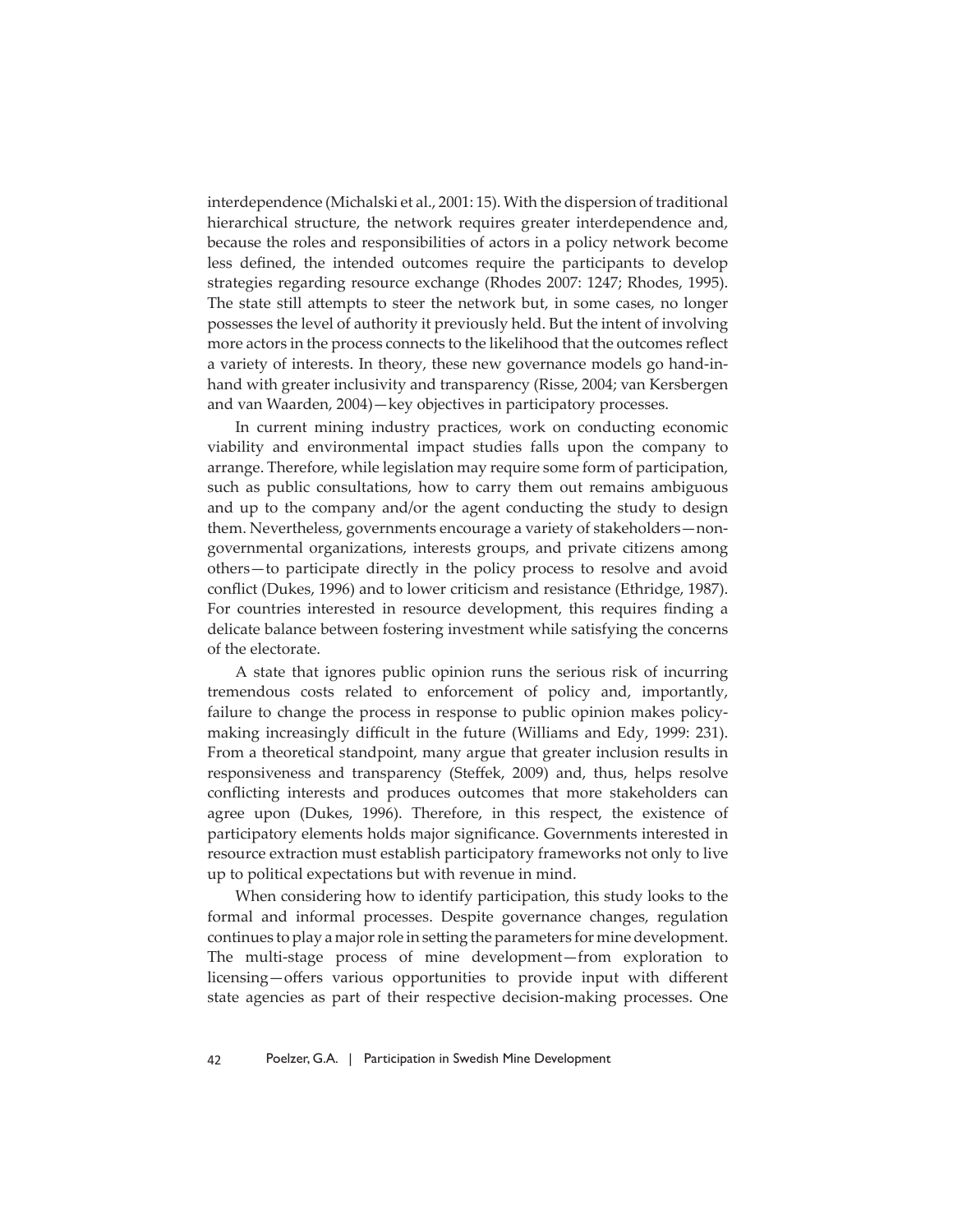of the most common opportunities is public consultation in environmental impact assessment (EIA), which provides an avenue for direct input from non-traditional stakeholders. Nevertheless, these consultations required by the state no longer represent the full spectrum of dialogue between mining companies and the community, and other elements pertaining to participation warrant consideration. These informal consultation practices, often linked to corporate social responsibility (CSR), now appear to be nearly mandatory for any mining development. In response, the mining industry continues to develop new associations and strategies to help ensure those affected both understand the impacts and reach a level of acceptance that allows the mine to operate unimpeded. This concept is referred to as the "social license to operate" (SLO) and now sits firmly embedded in the international mining industry's vernacular (Owen and Kemp, 2013). The SLO concept emerged out of a recognition that the public no longer accepted legislation as sufficient, and further work by the company was required to ensure "a mining project is seen as having a broad, ongoing approval and acceptance of society to conduct its activities" (Prno, 2013: 577).

Thus, two important factors require referencing: the push for expanded participation—in both inclusiveness and impact—and the reliance on nonstate actors to carry out these participatory processes.

# **Cases and Methods**

# *Mining the Swedish North: Pajala and Kiruna*

Throughout most of the twentieth century, the Swedish Government restricted mining operations to domestic companies—the most prominent, a state-owned company, Luossavaara-Kiirunavaara Aktiebolag (LKAB). With the introduction of new mining legislation in 1991, the industry in Sweden underwent fundamental change as it opened to foreign companies. With the surge in mining across the globe, commensurate efforts to increase production in Sweden occurred and, as a result of the new legislation, foreign companies explored the possibility of mining in Sweden. These changes helped inform our case selections for this study: Pajala and Kiruna.

Located in Norrbotten County, next to the Finland border, the municipality of Pajala serves as home to 6,289 inhabitants. The region appeared to rebound when Northland Resources, a junior mining company initially based in Canada, indicated its interest in developing an iron mine in Kaunisvaara, just north of Pajala. Northland began operations in December 2012 at the Tapuli deposit and are currently developing the Sahavaara deposit. Production continues to ramp up today, but the company currently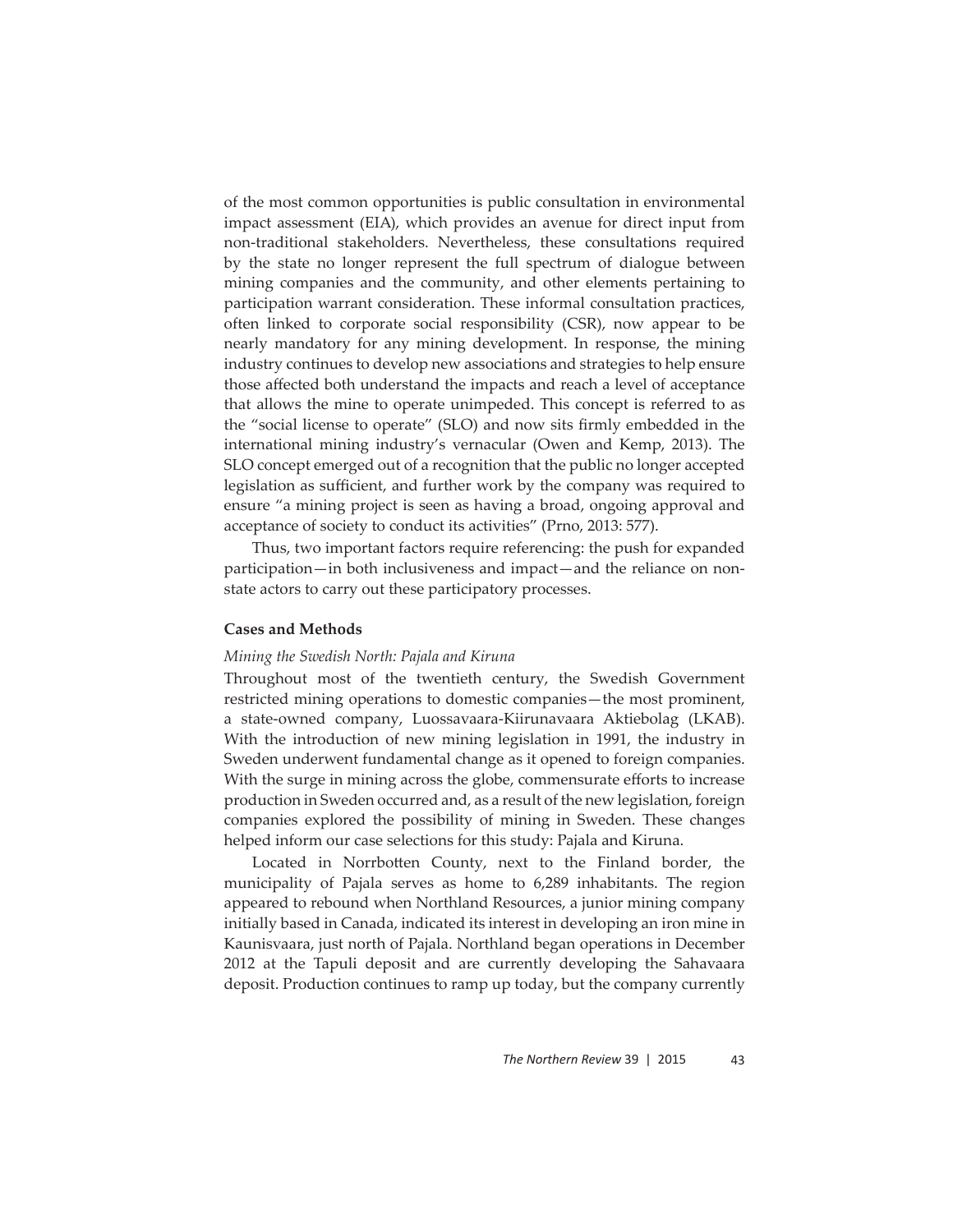(2014) faces capital issues, raising questions about future ownership and operations. Nevertheless, strong community support for the mine continues largely due to the efforts of Northland early in the planning process to create an open dialogue with those living in Pajala.

Also within Norrbotten County, Kiruna represents one of the oldest mining communities in Sweden with a population of 23,023; to a large extent, it demonstrates the strong relationship between the state-owned company and the municipality. Originally a surface mine over one-hundred years ago, LKAB now runs the underground mining operations at Kiruna. Along with the long-existing operations, LKAB appears intent on re-opening and developing new mines near the village of Svappavaara, roughly 45 km southeast of Kiruna. These ventures have met with mixed success as LKAB encountered some issues related to environmental impact. Nevertheless, the municipality remains largely in favour of mining operations due to the long history of mining in the area and the level of commitment shown by LKAB to positive employment and social outcomes for the local inhabitants.

#### *Methodology*

To achieve the goal of elucidating the opportunities for participation in mine developments in these cases, this study carried out two separate tasks. First, it reviewed legislation pertaining to the permitting process of mines. This document analysis drew out instances where participation or consultation served as a criterion for the continuation of the process but also sections that suggested or allowed input, despite not being a formal requirement. In combination, these legislative instructions constitute the formal processes prescribed by the state.

Second, in an effort to compare the legislation with actual practices, my colleague and I conducted face-to-face interviews with twenty-one individuals, some in group settings, between November 2013 and June 2014 in Luleå, Pajala, Kaunisvaara, Kiruna, and Svappavaara. The interviewees included company representatives, local residents, members of local environmental conservation organizations, and municipal administrators. The semi-structured interviews focused on participation as the overall theme, but honed in on questions regarding consultation, information sharing, and the "social license" concept. Interviews lasted between fifteen and ninety minutes.

The overview of the legislation, and information gleaned from the interviews, bring key elements of participation to light, but also serve as a basis for comparison. The following section first outlines the legislation and then highlights the main findings of the interviews.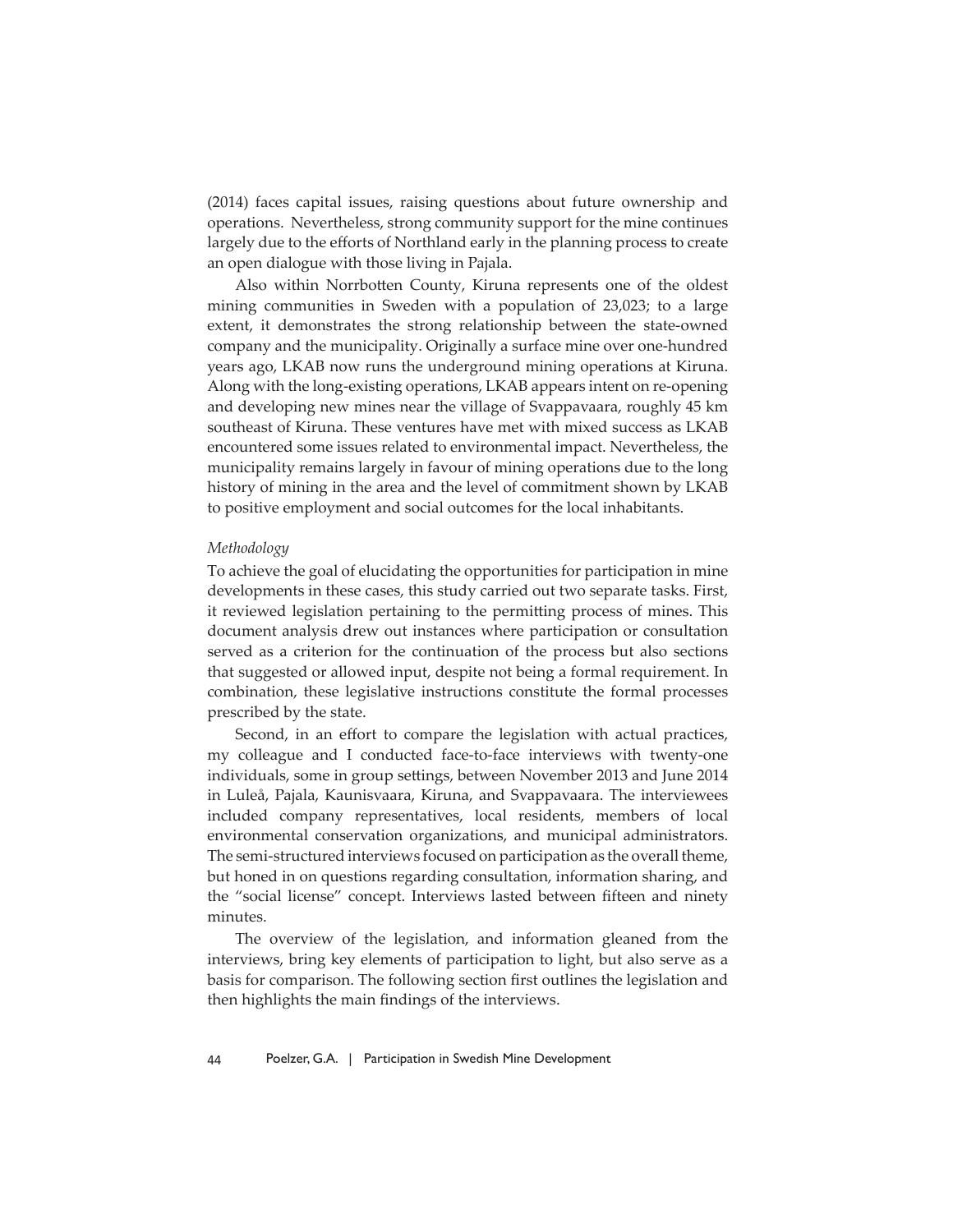# **Findings**

# *Swedish Mining Legislation and Environmental Impact Assessments*

In order to understand the role of consultations in the context of Swedish mining, it becomes important to examine the different stages of the permitting process through an analysis of the legislation, particularly focusing on the importance of the Environmental Code in relation to consultations.

Two main pieces of legislation govern the permitting process for new mines: the *Minerals Act* (1991: 45), which regulates the exploration and exploitation of deposits of "concession minerals," and the *Environmental Code* (1998: 808), which applies to activity that is potentially harmful to the environment. Three types of permits are essential to the development of a new mine: *exploration* and, eventually, *exploitation concessions* (i.e., mining permits), which are issued by the Mining Inspectorate; and, finally, an *environmental permit* under the *Environmental Code*, which is issued by an Environmental Court. Before a mine moves into production, the company must secure both an exploitation concession and an environmental permit.

Before exploitation concessions and environmental permits are pursued, the exploration work requires an exploration permit from the Mining Inspectorate, in accordance with the *Minerals Act*, followed by a work plan. The work plan, submitted to affected landowners and stakeholders (i.e., land users), must contain a description of the planned work, a timetable, and an assessment of the anticipated impact on private rights and public interests. The recipients must submit any objections to the Mining Inspectorate within three weeks. This represents the first instance of information sharing from those intent on future extraction. Importantly, it also presents an opportunity for landowners and land users to submit their concerns to a government agency.

As a next step, the *Minerals Act*, chapter 4, s. 2, requires the submission of an EIA as part of the application for an exploitation concession from the Mining Inspectorate. The process determines the economic viability of the deposit, and ensures that safety standards are met. It also identifies any competing land uses in the affected area. The Mining Inspectorate considers if the proposed mining project complies with the Environmental Code, which regulates the management of land and water areas.

The Mining Inspectorate then *recommends* that the EIA process initiates stakeholder consultation (according to the Geological Survey of Sweden, SGU, 2013), but as noted by GeoRange (2011), there are no formal requirements for such consultation at this stage unless the proposed mine is situated in a reindeer herding area, in which case the impact must be assessed. The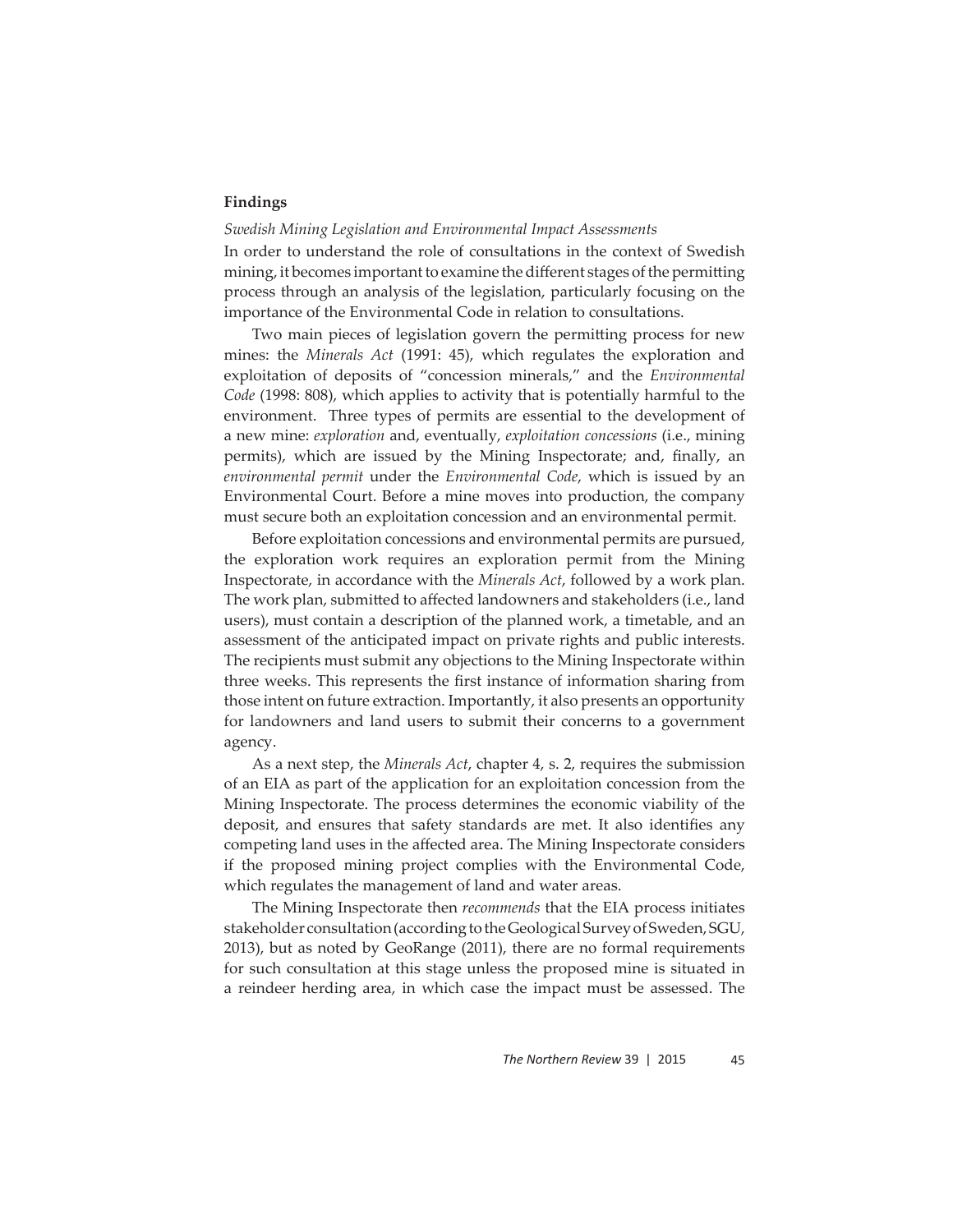SGU emphasizes that while no legal requirements to conduct stakeholder consultation for an exploitation concession exist, establishing good dialogue with relevant stakeholders is a factor of success in getting a mining permit.

Once an exploitation concession is granted, the company can exploit the mineral deposit. However, the company still requires an environmental permit from the Environmental Court, in accordance with chapter 9 of the Environmental Code, which defines environmentally hazardous activities. Mining projects typically also require compliance with chapter 11, which contains provisions relating to water operations.

The Environmental Code, chapter 6, s. 4, requires anyone who intends to apply for an environmental permit to conduct stakeholder consultations with the county administrative board, and with private individuals who are likely to be affected, before preparing an environmental impact statement. Specifically, the consultation "shall relate to the location, scope, design and environmental impact of the activity or measure and the content and structure of the environmental impact statement" (Ds, 2000: 61). As noted by GeoRange (2011), the EIA process for mining can be viewed as a twostage process, as the EIA required to obtain an exploitation concession is different from the EIA that is necessary to obtain an environmental permit. Furthermore, GeoRange emphasizes that while the Swedish EIA process traditionally has focused on the biophysical aspects of the environment, the Environmental Code provides for a wide definition of the environment, including socio-economic as well as cultural aspects. Although Social Impact Assessments (SIAs) are not required by law, they are beginning to emerge as part of the EIA process for natural resource projects in Sweden during recent years, in particular for projects that affect reindeer husbandry and Sami communities. GeoRange recommends that while SIA work benefits from close coordination with the EIA work, any documents related to an SIA should be separate from those relating to a traditional EIA, to facilitate the assessments from authorities and other stakeholders.

In the legislation, achieving compliance with the Environmental Code requires the greatest level of participation on different issuesfrom environmental to social to economic. However, the content of these consultations remains vague. The interviews we conducted helped our understanding of how communication occurred and what topics were discussed.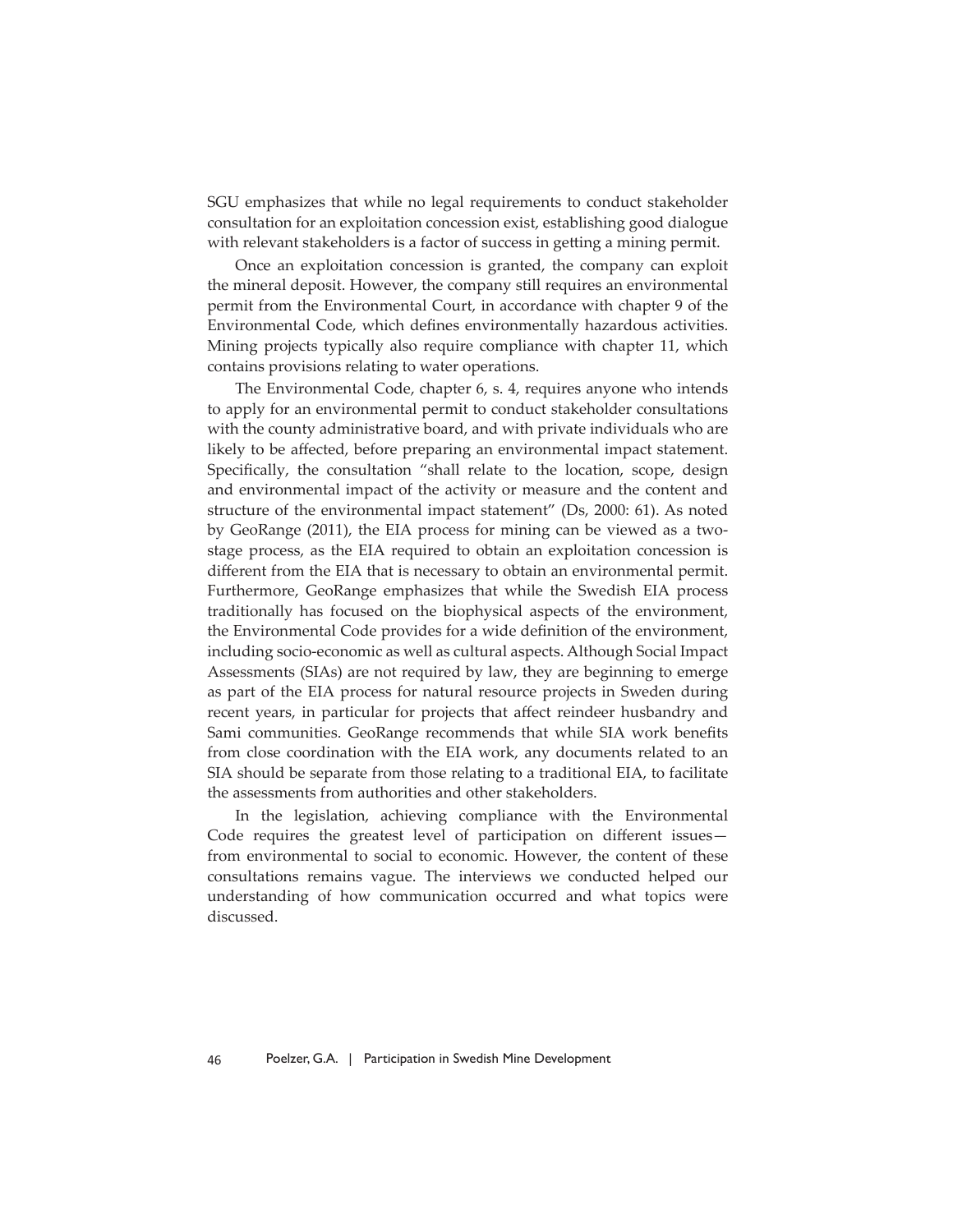#### *Formal Consultations or Relationship Building?*

The general sentiment gleaned from the interviews we conducted was a significant level of trust between the communities and the mining companies. In both cases, the companies engaged in additional, albeit very different, activities to ensure the relationship with the municipality and its residents remained positive. Most importantly, however, none of the interviewees referred to the EIA or Environmental Code when speaking about their opportunities to raise concerns about the mining company or their ability to influence decision making.

In Pajala, much of the trust established between the community and Northland Resources emanates from the significant work done by company owners and executives early in the process. Early on in the exploration processes, the original owners of the company visited the town in order to understand the community and its interests; this was confirmed by both the local residents and the company. According to a communications representative from the company, as the project moved forward, they booked the town hall in Kaunisvaara every week during the development process and made their representative available to answer any questions. While these meetings were not utilized every time, Northland wanted to indicate its seriousness about communication with the community. This helped establish a very personal relationship between this manager and residents of the municipality, to the extent that the individual communicates with locals through text messages. When asked about the relevance of international standards or practices related to CSR or SLO, the Northland representative stated that referencing these was important for investors but not as critical when engaged with the community. This work focused on ensuring people feel safe and informed, not surprised, when they read information about the mine in the newspaper. With the head offices located in Luleå, one of the strategies for the company was ensuring they made themselves available to those affected by the mine: "If I want to meet with a Sami village, why should I take up their time and ask them to come to us? I should drive to them."

The municipal officials from Pajala stated that through their work they received good information from Northland, although one made the point that communications efforts slowed down after production started. However, they viewed the company as trustworthy and that it has been embraced by the community. The responses from residents, including the Sami village representative and the environmental conservation association member, largely echoed those of the officials. The Sami representative emphasized that Northland worked hard at establishing a respectful relationship and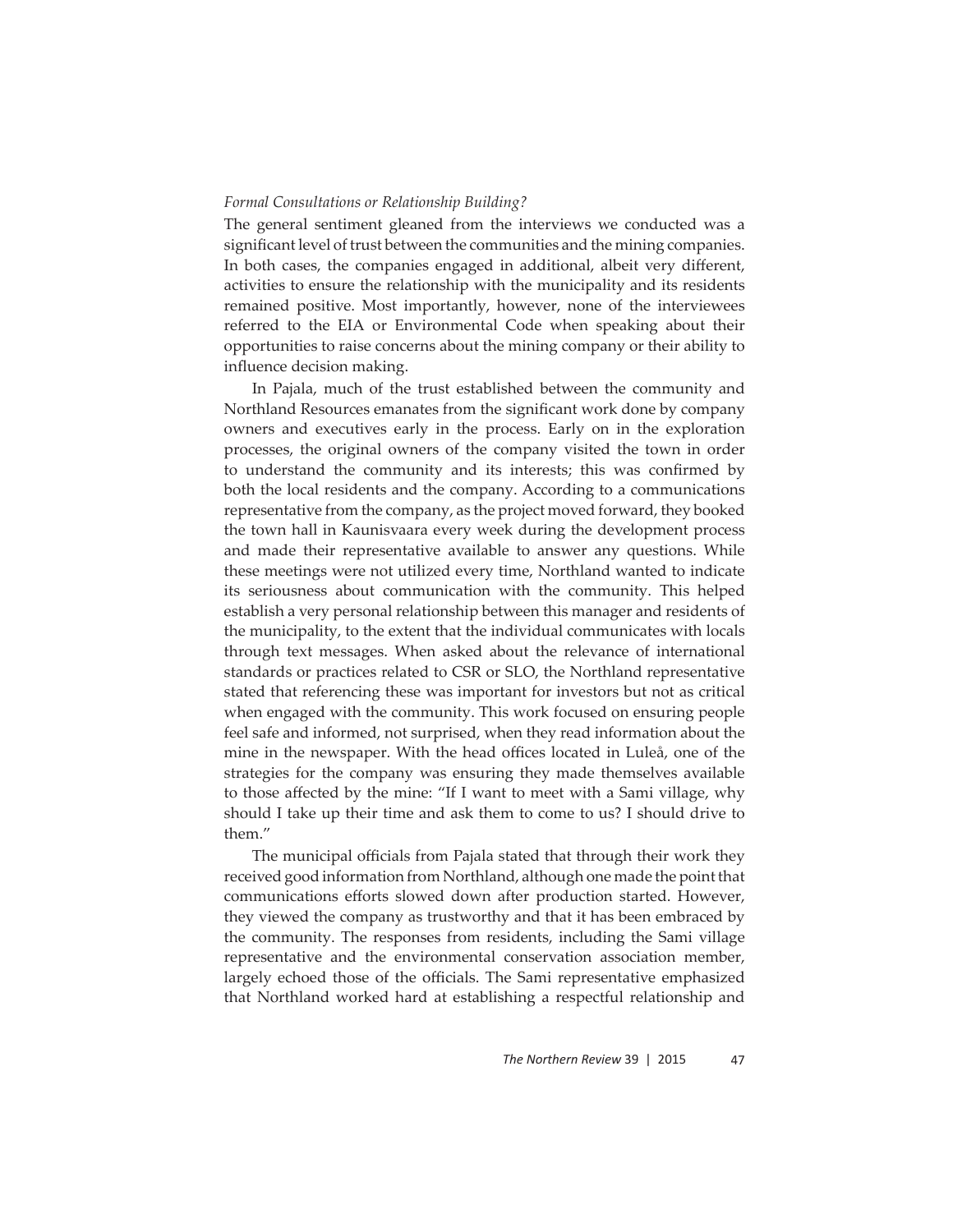dialogue early in the process, maintaining this dialogue throughout its operations. Other respondents indicated their skepticism about a mining project but, because Northland made an early effort to communicate, they became positive about the plans. Concerns that persisted and that required response largely focused on environmental degradation and matters relating to the local work force. For example, one interviewee asked Northland for more detailed information regarding discharge into the water system, and the individual was pleased with Northland's response.

As a well-established company, LKAB developed deep roots in the communities in which it operates, including serving as one of the major employers. Subsequently, many Kiruna residents associate the relationship with the positive social impacts of mining related to employment and economic development. LKAB also made the decision to establish permanent information centres to provide answers to any concerns from the general public. The company representative emphasized the importance of sustainability with respect to their relationship with communities. One of the key reasons is that the company views the sustainability of the company as inextricably linked to the sustainability of the community. Therefore, they perceive most of the work they do in engaging residents as voluntary. The individual stated that while some of LKAB's activities are driven by legislation, what is "formally" required is not enough for them. The company informs the responsible authority that they have complied with the formal procedures, but their day-to-day activities consist of much more.

Among the responses from the local residents, several mentioned the information centres as a positive development, with information meetings held every second week to update the public on LKAB's current activities. One individual from Svappavaara stated that these information sessions were very well attended. Another resident of Svappavaara indicated the importance of the opportunity to ask the "higher ups" in the company questions directly. Several of the individuals made the point that the level of trust in the company, which was generally high, would not be the same for a foreign mining company. A representative from the nature conservation association made the point that communications with LKAB have declined over the past fifteen years, which particularly worried this individual because of the plans to expand mining operations in the area. The same interviewee also said that the information offices were "for tourists," but still believes that LKAB listens to local concerns. Representatives from one of the local Sami villages indicated their concern about mining in general, but were pleased the LKAB made more effort recently to listen to Sami people and that they get access to more information than the general public—the company and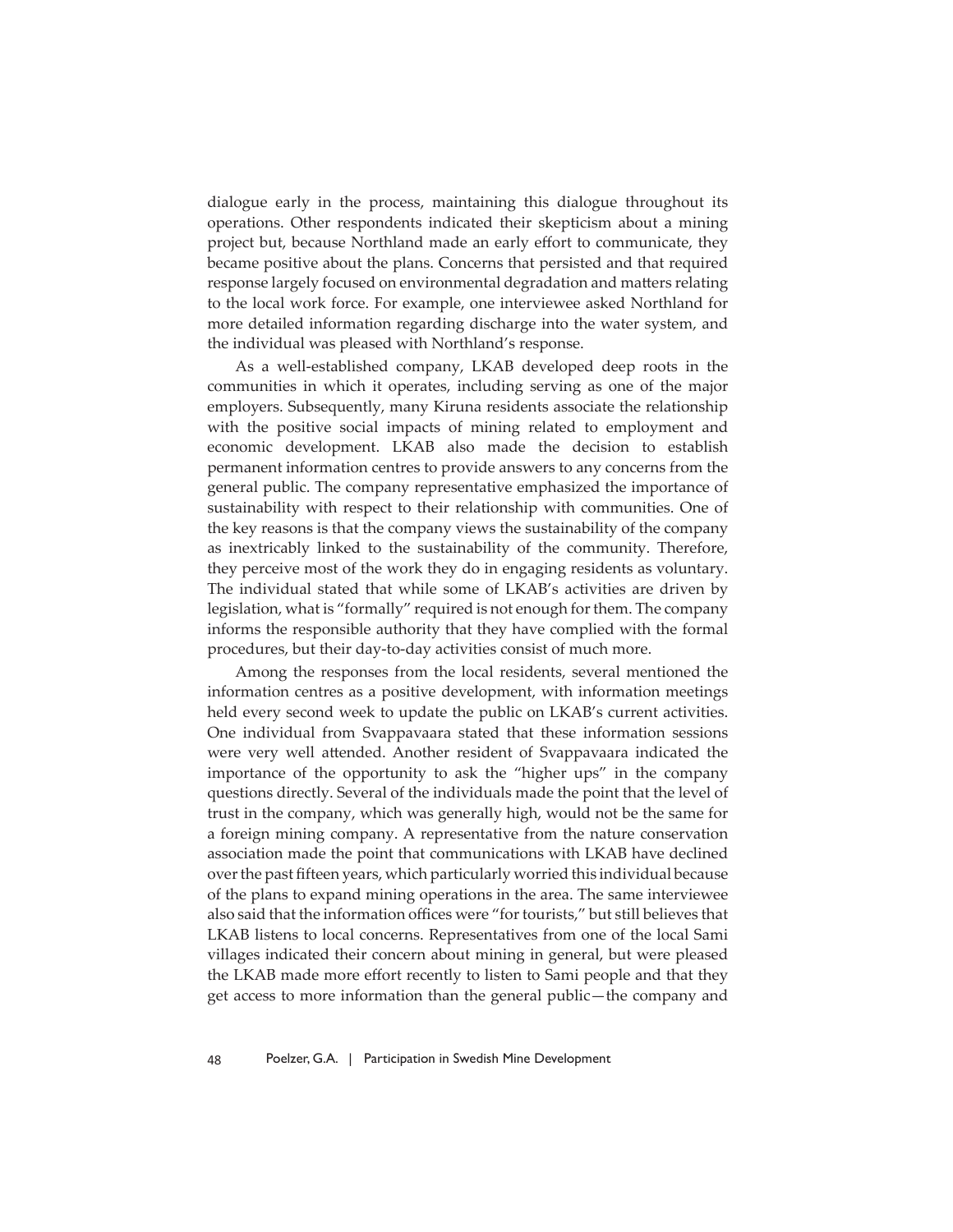the village were also involved in a joint project to develop a "guidebook" on co-operation between reindeer herding and mining companies.

Overall, the greatest source of apprehension towards the mine emanates from the Sami reindeer herding community. In both Kiruna and Pajala, the mining companies consulted with local herders before making planning decisions, helping ensure land use remains possible for all actors. Nevertheless, this requires herders to make some adjustments and, as a result, claim some form of compensation. The compensation takes the form of confidential legal agreements that lay out the terms of the relationship between the Sami community and the mining company. Notably, both parties emphasize the absence of direct financial compensation, but instead point to joint efforts to mitigate negative impacts on herding to ensure that it can persist. Although the herders interviewed seemed content with these agreements and the ongoing relationship, some reservations remained about the future and the effect of mining on herding.

# **Discussion**

The findings in this study provide some answers to the research question, but raise others. The first half of the research question focuses on the opportunities for participation and, when considering the legislation, this appears fairly straightforward. However, the results of the interviews paint a different picture. Given the feedback from most residents, which reflects a general trust in both mining companies and an appreciation for the ongoing relationship, "opportunities for participation" may be misleading. In both cases, concerns and questions could be raised at any time, not just during the consultations in compliance with the EIA and Environmental Code. This indicates a shift in participatory practices—from organized, structured consultations to fostering a relationship. This may represent a recognition that social and environmental issues cannot be properly managed in onetime consultations. If those living in the affected communities or working in associated sectors gain more opportunities for input throughout the process, the result is better outcomes for all parties (Pröpper and Steenbeek, 1999; Kooiman, 1993). Instead, an ongoing communication is required as community needs change, if the company aspires to know, understand, and address these needs.

Moffat and Zhang (2014) find that the perceived contact quality and procedural fairness from the community members' points of view play an important role in building trust with a mining company. In their study, they emphasized that trust was enhanced when community members felt heard and listened to, and when the company would act on their concerns. This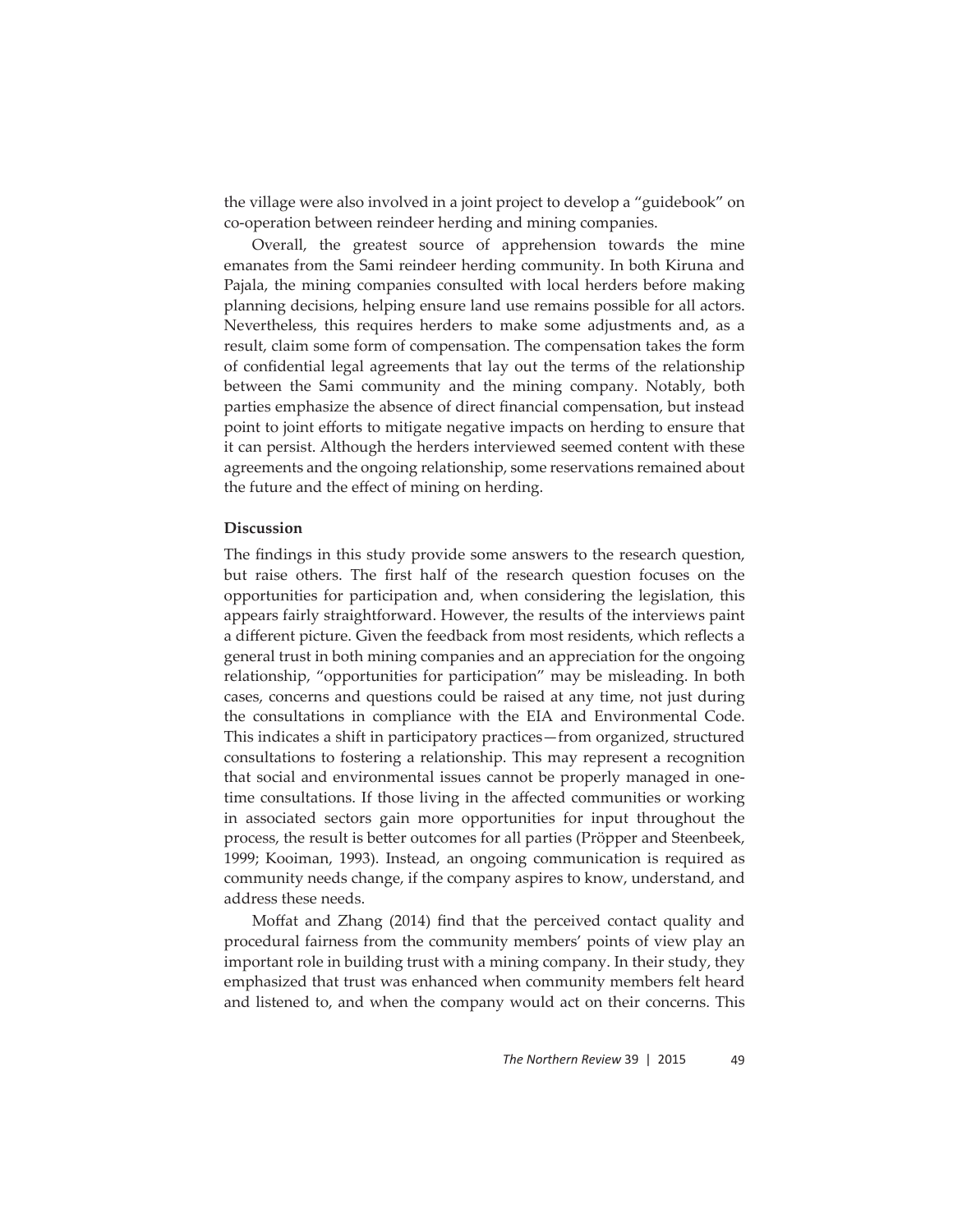was precisely the experience we heard from our interviews, underscoring the efforts of the companies to go beyond the legislation.

It became evident from the interviews, as well as from the review of company documents, that social issues received significant attention from both LKAB and Northland Resources. They employed a variety of CSRefforts, which signalled at least tacit aspirations to receive and maintain the communities' approval of their operations. Both companies had local information offices where they engaged the communities in face-to-face dialogue; they were involved in activities such as sponsoring sports teams, which also offers a marketing benefit; and, notably, LKAB funds schools in the region and research at Luleå University of Technology, which are viewed as an investment in the company's future, but also carry an important benefit to society.

The findings related to the second part of the research question, the extent of non-legislated consultations and agreements, appear to confirm some of the theoretical assumptions associated with governance (Rhodes, 2007). Although a strong legal framework exists in Sweden for environmental impact assessment consultations, the most frequently referenced interaction occurs almost entirely outside of it. Again, no one pointed to the EIA consultations as a critical juncture to provide input and influence the development of the mine. Instead, because the dialogue between the company and the community began early in the process, residents felt that they could provide input at any time and through extremely informal means. This raises the question of how resource development impacts should impact communities in the future, particularly if mining companies are unwilling to engage in the level of communication exemplified in these two cases.

For example, more recent exploration activities have been met with significantly more resistance, with many community members citing a lack of dialogue and community understanding as the primary source of tension. Therefore, important questions remain over what purpose legislation serves in these circumstances. If government is indeed interested in promoting mineral exploitation, more attention ought to be paid to when and how companies begin engaging the community. The state may look to place more legislative pressure on mining companies to start contact early and sustain contact throughout development and operations of a mine.

# **Conclusion**

The relationship between governance and participation raises important questions regarding where state influence begins and end. While the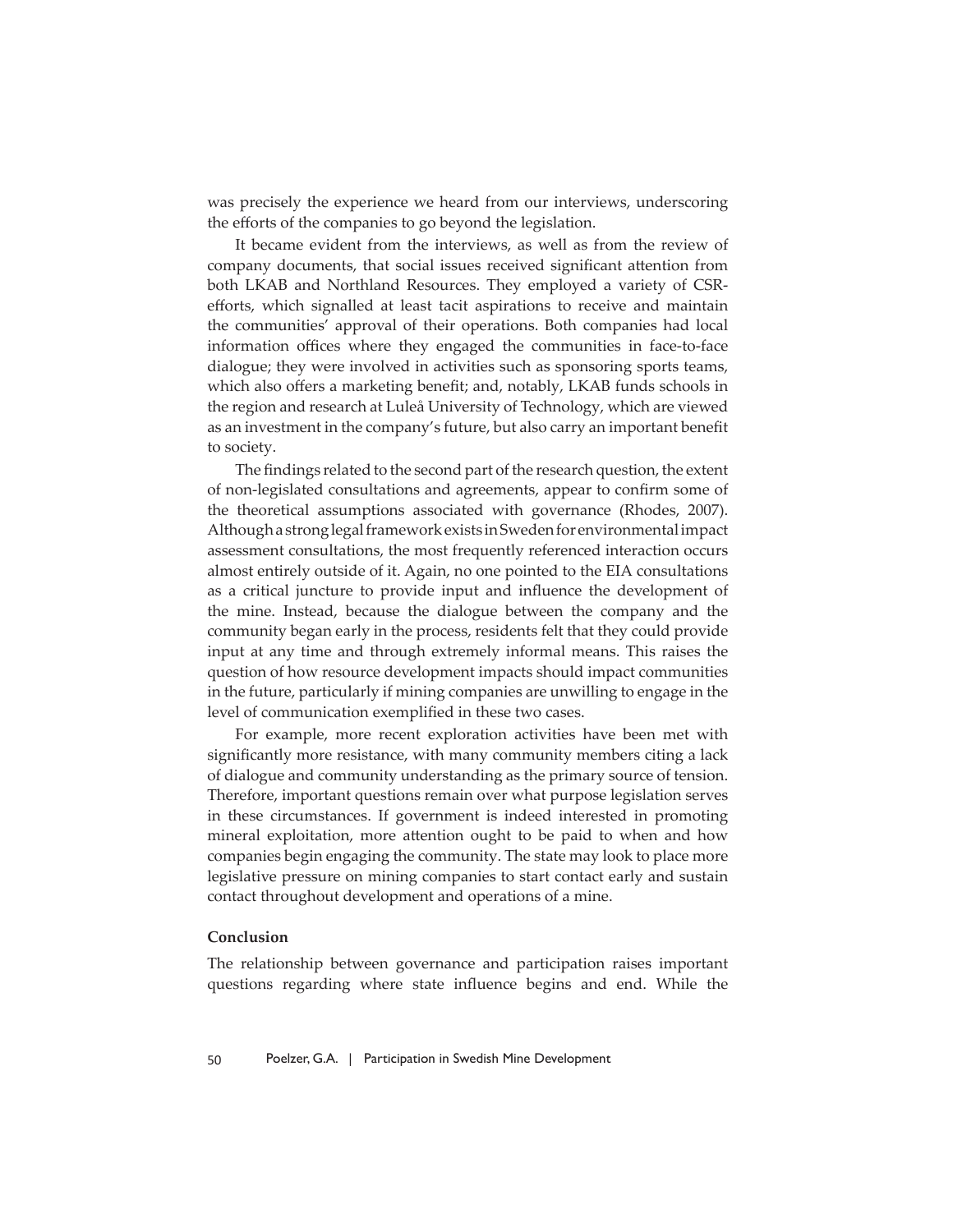state still holds responsibility in balancing national interests against local interests, the existing research on governance suggests this is increasingly challenging—formal legislative processes still provide guidance, but other actors manage the day-to-day activity. With activities that hold long-term environmental and social consequences, such as mining, people living in affected communities no longer see current legislation as sufficient, and demand some type of input and influence over the outcomes.

As a result, companies are taking active measures to reduce the risk for costly conflicts (Moffat and Zhang, 2014), going above and beyond what (sometimes) weak regulations may require and thus reducing the potential social risks faced by international investors or customers. Again, this puts the state in an awkward position. Resource revenue remains critical for some jurisdictions, thus proactively facilitating strong participatory processes and healthy relationships between companies and communities is in the best interests of these states. Further research can examine other institutional settings, both strong and weak, to determine if informal company-community engagement can be effective elsewhere.

# **Author**

**Gregory A. Poelzer** is a PhD candidate, Political Science Unit, Division of Social Sciences, Luleå University of Technology.

### **Works Cited**

- Bodansky, D. M. 1999. "The Legitimacy of International Governance: A Coming Challenge for International Environmental Law?" *American Journal of International Law* 93 (3): 596–624.
- Bridge, G. 2004. "Contested Terrain: Mining and the Environment." *Annual Review of Environment and Resources* 29: 205–259.

Budge, I. 1996. *The New Challenge of Direct Democracy.* Oxford: Blackwell Publishers Ltd.

- Dryzek, J. 2001. "Legitimacy and Economy in Deliberative Democracy." *Political Theory* 29 (5): 651–669.
- Dukes, E. F. 1996. *Resolving Public Conflict: Transforming Community and Governance*. Manchester: Manchester University Press.
- Ds. Environmental Code, Swedish Code of Statutes (SFS 1998:808). Retrieved  from  https://www.riksdagen.se/sv/Dokument-Lagar/Lagar/ Svenskforfattningssamling/Miljobalk-1998808\_sfs-1998-808/
- Ethridge, P. 1987. "Nurse Acountability Program Improves Satisfaction, Turnover." *Health Progress*, 44–49.
- Friedman, T. 2000. *The Lexus and the Olive Tree*. New York: Farrar, Straus and Giroux.